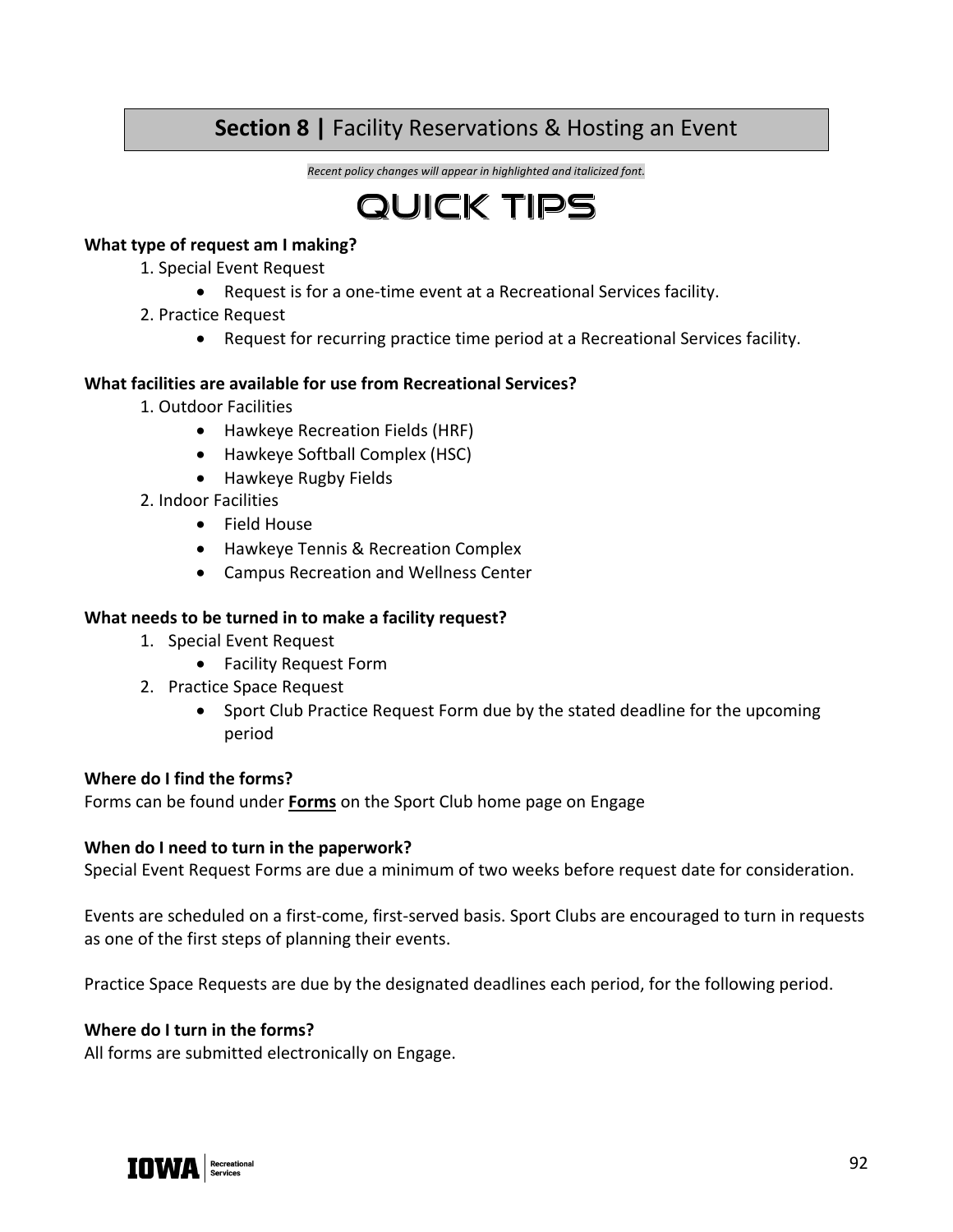## **What do I need to do to host an event?**

In order to host an event, many tasks need to be handled. A checklist for holding an event is included in the "How-To" portion of this section.

#### **Can my club request to use Athletics facilities?**

Sport Clubs can request to use facilities overseen by the Athletic Department; however, the percentage of approved requests is much lower than Recreational Services facilities. To request use of an Athletics facility, complete the Facility Request Form.

#### **How do I reserve non-Recreational Services facility space?**

To reserve space on campus that is not overseen by Recreational Services or Athletics, visit one of the following webpages:

- IMU Meeting Rooms: imu.uiowa.edu/event-services/meetings/
- Banquet/Ballroom Spaces: imu.uiowa.edu/event-services/spaces/
- Outdoor Spaces: imu.uiowa.edu/event-services/outdoor-spaces/

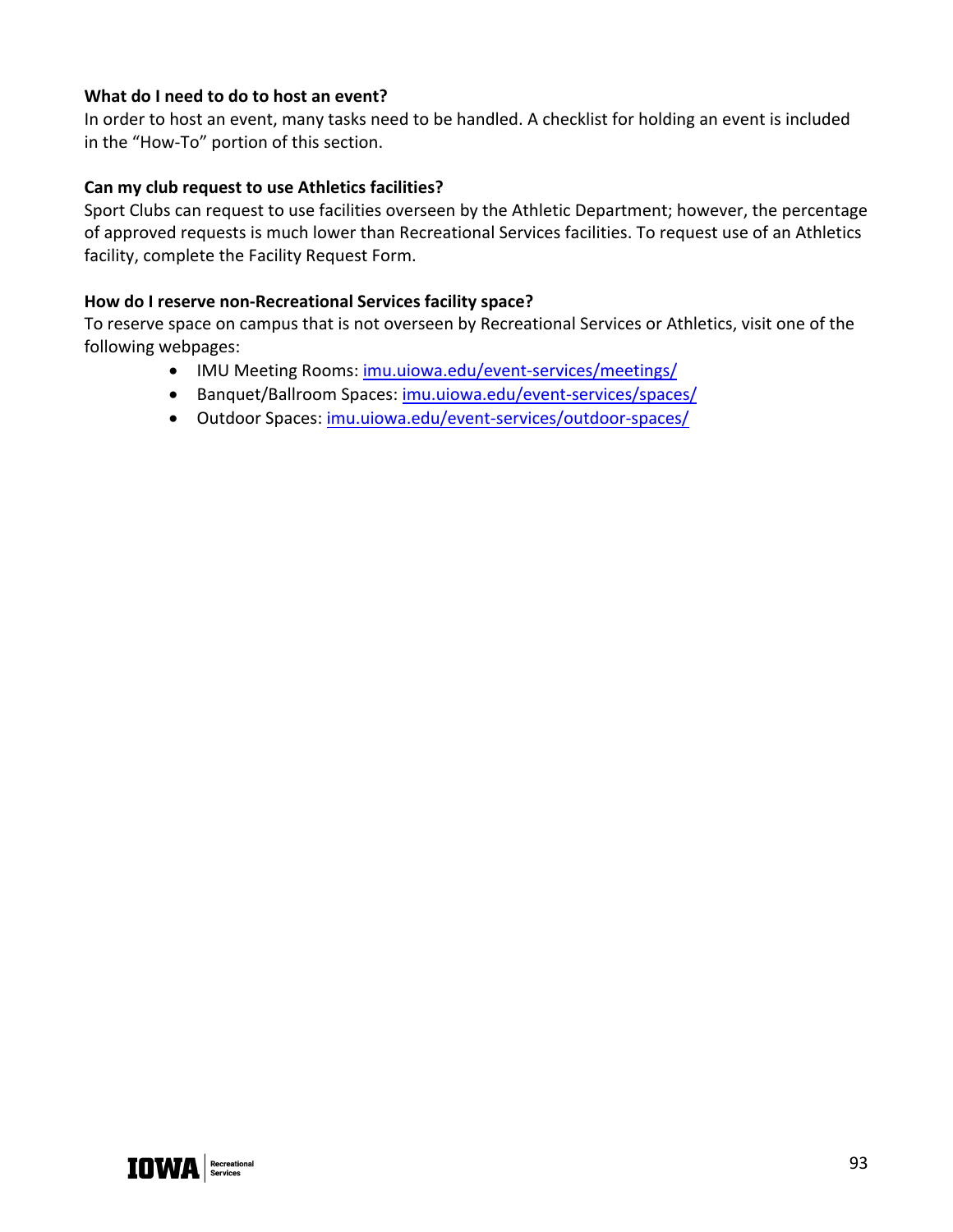# **Facility Reservations & Hosting an Event |** Definitions & SCP Policies

## **Different Types of Facility Requests**

# Special Event Request

A Special Event Request is a request made with the intent to host a one-time event at that facility. Examples include hosting a tournament, match, or clinic. These requests are typically made for weekends as regular Recreational Services programming takes place during the week.

# Practice Space Request

A Practice Space Request is a request for a Recreational Services facility space used for regular, recurring practice times. The Recreational Services facilities included in this process are the Field House, Hawkeye Tennis & Recreation Complex, Campus Recreation and Wellness Center, Hawkeye Recreation Fields, Hawkeye Softball Complex, and Hawkeye Rugby Fields. Practice schedules are made at the beginning of each semester - Fall, Spring and Summer - and continue throughout that term. Practice schedules for some facilities may be adjusted mid-semester due to changes in weather or other Recreational Services programming.

# **Recreational Services Facilities**

## Field House

The Field House is the home to the Sport Programs Office, and spaces within the Field House are utilized by many clubs. This facility consists of a variety of activity rooms, racquetball courts, eight basketball and volleyball courts, badminton courts, as well as an Olympic Weightlifting room.

# Hawkeye Tennis and Recreation Complex

The Hawkeye Tennis and Recreation Complex is located out on West/Hawkeye Campus. The HTRC consists of eight indoor tennis courts, 12 outdoor tennis courts, an indoor AstroTurf space (Hawkeye Turf), and a sport turf activity space the size of a football field (Iowa Turf). The Iowa Turf hosts many Sport Club practices and events, as it is large enough to fit an entire regulation soccer match. This space is shared with Intramural Sports, Intercollegiate Athletics, and outside rentals.

## Campus Recreation and Wellness Center

The Campus Recreation and Wellness Center is the flagship facility of Recreational Services. It is home to an Olympic-sized swimming pool, a diving well, three basketball courts (one being a multi-activity court), three activity rooms, and an extensive amount of cardio and strength-training space.

## Hawkeye Recreation Fields

The Hawkeye Recreation Fields facility is located on West/Hawkeye campus and consists of four sand volleyball courts, seven Flag Football/Ultimate-sized fields, and five regulation soccer fields. This facility is home to Sport Club practices, Intramural Sports programming, outside rentals, and drop-in use. The HRF are open from early-April through late-October, depending on weather conditions.

# Hawkeye Softball Complex

The Hawkeye Softball Complex is located on West/Hawkeye campus and consists of three recreation softball fields and one intercollegiate fastpitch softball field. This facility is home to Sport Club practices, Intramural Sports programming, outside rentals, and Iowa Softball. This facility is available only by reservation.

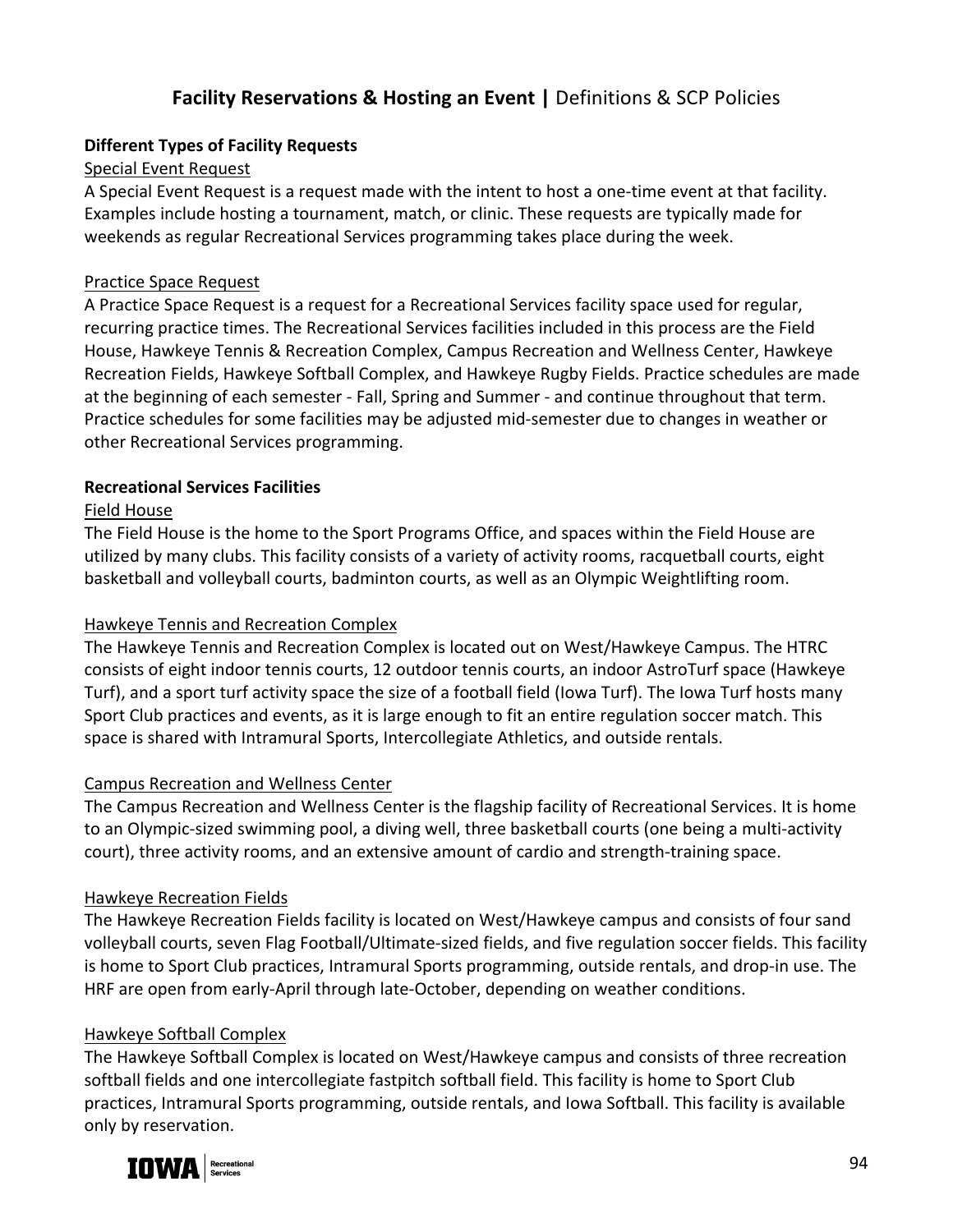#### Hawkeye Rugby Fields

The Hawkeye Rugby Fields are located on West/Hawkeye campus. This facility consists of two rugby pitches and one cricket pitch.

#### **Facility Use**

#### Practices

Sport Clubs are scheduled each semester in Recreational Services facilities prior to the remaining space being made available to other Student Organizations. Depending on space availability, Sport Clubs may only be allotted one practice per week. For spaces and times that are less in-demand, clubs may receive more time and space. If practice time is assigned to a Sport Club, it is expected and required that the club maintain an average of at least 10 members per practice. Should the club not maintain these required numbers, practice space will be taken away until the club can build up appropriate numbers to request facility space again. Clubs must use the space and time scheduled for their club. Clubs are not allowed to move rooms or change practice times without prior approval of the Sport Programs Staff. Clubs must notify the Sport Programs Staff if a practice is being cancelled.

#### Special Events

If a staffed home event is cancelled less than 24 hours prior to the start of the event or the Sport Programs Staff is not notified of a cancelled event, the club will be charged the hourly rate for the staff supervising the event and for the Athletic Trainer, if one was contracted for the event for the original duration scheduled for the event.

In addition to providing space for a Sport Club event, Sport Programs will provide a Sport Programs Supervisor for all Sport Club events at Recreational Services facilities. The Sport Programs Supervisor can assist with set-up and tear down as necessary, communication between the club officers and the Facility Supervisor, and Risk Management duties.

When hosting Special Events, clubs are required to submit a Post Event Form. The Post Event Form can be found by clicking **Forms** on the Sport Clubs home page on Engage.

#### **Athletic Trainers**

Recreational Services has contracted with Athletico to provide Athletic Trainers for certain high-risk clubs at a reduced cost to the club. Those clubs requiring Athletic Trainers for home competitions are as follows:

- *Basketball*
- *Baseball*
- *Boxing*
- *Gymnastics*
- *Ice Hockey*
- *Lacrosse*
- *Olympic Weightlifting*
- *Quidditch*
- *Rugby*
- *Soccer*
- *Softball*
- *Taekwondo*
- *Track & Field*
- *Triathlon*
- *Ultimate*
- *Volleyball*

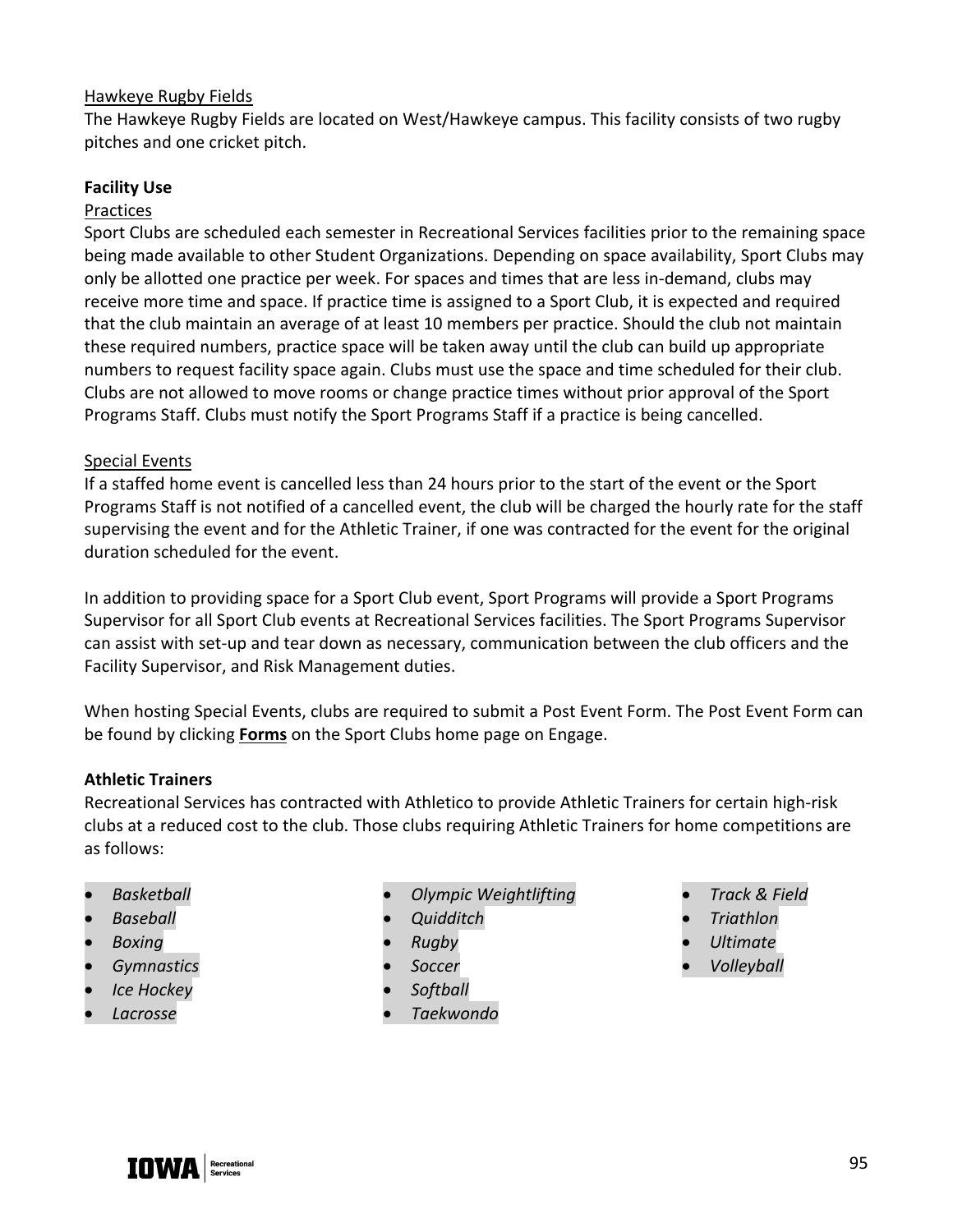# **Facility Reservations & Hosting an Event |** Club Expectations

## **Expectations When Using University Facilities**

- Any time a club has reserved a facility, for practice or a special event, the facility must be used.
- If the club cancels a practice, game, or any reservation, the club representative must contact the Sport Programs Office at least 24 hours before the reservation is in effect. Failure to use a reserved area jeopardizes the club's ability to reserve the facilities for future use. *Clubs utilizing Recreational Services staff such as Lifeguards must contact the Sport Programs Office at least 48 hours before the reservation is in effect in order to not be charged the staffing fees for that practice or event.*
- Misuse of equipment and facilities (including not using reserved space, and/or neglect in following facility-use procedures, i.e., leaving debris or equipment in a facility) as well as inappropriate conduct and actions while participating in any Sport Club related activity, will jeopardize the club's continued status as a member of the SCP.
- A Safety Officer is required at all Sport Club practices and events.
- Any club using a facility is obligated to clean up after the activity. Fines can be assessed for failure to clean the facility.
- Facility Supervisors are responsible for Recreational Services facilities. They have the authority to deny unauthorized persons or persons abusing facilities or equipment access to the facility.
- Alcoholic beverages and other illegal substances are not permitted in or at Recreational Services facilities.
- It is the club's responsibility to monitor all club events (including the actions of spectators) to ensure that alcoholic beverages or other food and drink (if not allowed) are not on site.
- Games will be delayed until the problem is corrected and may be canceled if the situation is not addressed appropriately and in a timely manner.
- Clubs must follow all guidelines issued by each facility that they use. For example, the clubs that use the Hawkeye Tennis and Recreation Complex Iowa Turf must follow all guidelines set forth by the HTRC staff.

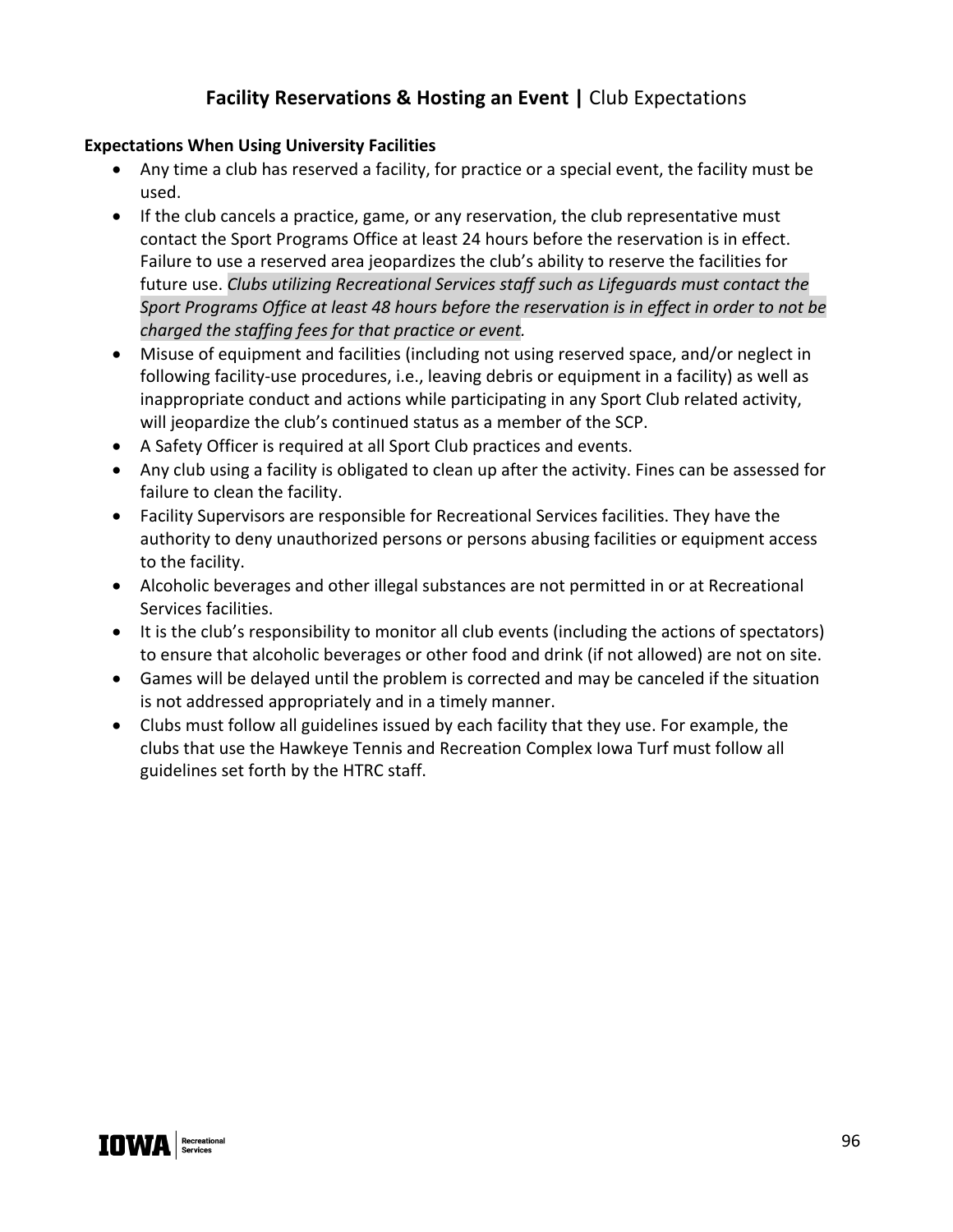# **Facility Reservations & Hosting an Event |** How to Request Facility Space

# **What is the process of requesting reservation of a facility?**

#### Special Event Request

- 1. Determine the date(s) for which you would like to reserve the facility.
- 2. Determine what the event is for which you would like to reserve the facility. Be prepared to share details of the proposed event when completing the Facility Request Form.
- 3. Complete the Facility Request Form. This form can be found by clicking **Forms** on the Sport Club home page on Engage.

## Practice Request

1. Complete the Sport Club Practice Schedule Request Form by the designated deadline.

#### **What Happens After I Submit the Required Forms to the Sport Club Office?**

## Special Event Request

After the Facility Request Form is submitted on Engage, the form is reviewed by the Associate Director of Sport Programs. If the form is completed correctly, the Associate Director of Sport Programs will pass the form along to the appropriate Recreational Services staff member to check space availability. If the form is not completed correctly, it will be returned to the person that submitted the form for revisions, before being passed along to the appropriate facility manager for Recreational Services.

After the Associate Director of Sport Programs has checked with the appropriate staff member regarding the reservation request, the request will be either approved or denied. If approved, the club's assigned Assistant Director may contact the club representative if more information regarding the event is needed.

## Practice Space Request

All Sport Club Practice Request Forms that are properly completed and turned in by the deadline will be used to determine the next semester's practice schedules. As much as possible, priority will be given to clubs with higher point totals in the Sport Club Program Points System. Space is often limited, and the Sport Programs Staff will do the best they can at accommodating all requests.

## **Special Event Conflicts**

On occasion, special events by Iowa Athletics, Intramural Sports, other Sport Clubs, or outside groups may require certain practice sessions to be canceled for particular groups. Please be prepared to make accommodations for your group in these cases. A schedule of affected dates will be released in advance, when possible.

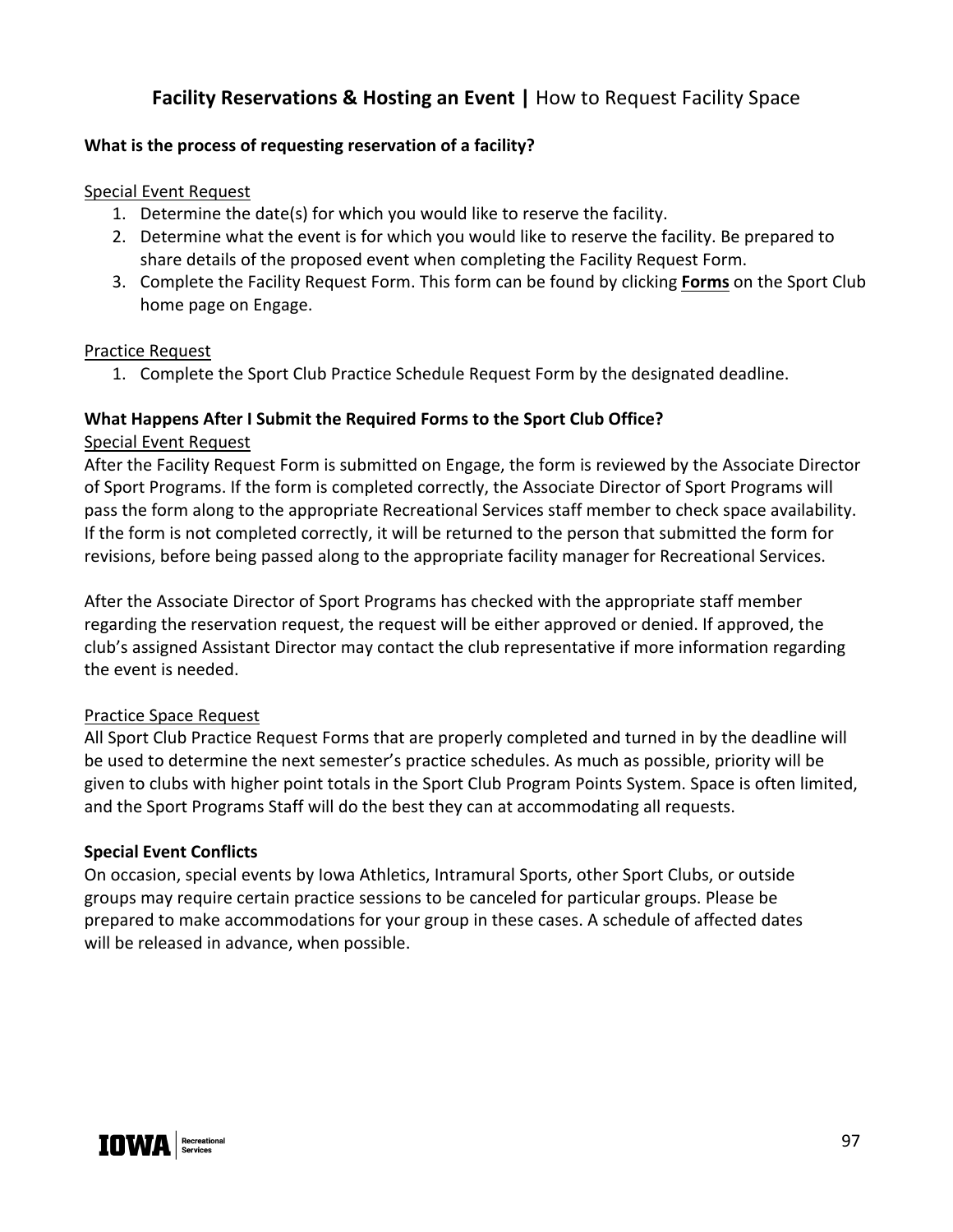# **Facility Reservations & Hosting an Event |** How to Complete a Facility Request Form

# **How Do I Fill Out the Facility Request Form Correctly?**

The Facility Request Form can be found under **Forms** on the Sport Club home page on Engage. This form must be completed in order to request use of a Recreational Services facility for a special event. Once you have completed all the required fields, click submit. The Associate Director of Sport Programs will then reach out to you regarding your request.

Required Fields **Club Name** – Enter the name of your club.

**Person Completing Request** – Enter your name.

**Person Completing Request's Email Address** – Enter your UIowa email address. We may need to email you to ask you more questions about your reservation either before or after approval of the request.

**Person Completing Request's Phone Number** – Enter your phone number. We may need to call you to ask you more questions about your reservation either before or after approval of the request.

**What space would you like to reserve?** – Tell us what space you are trying to reserve. If it is a space with multiple courts or fields, tell us how many courts or fields you will be needing for your event.

**On what date(s) would you like to reserve space?** – If you are requesting space for a one-day or weekend event, include those dates here. If you are requesting space for multiple events over the course of several non-consecutive dates, a separate form will be required for each event. If multiple dates will work for an event, enter the date that you would like the most. If that is not available, we will let you know, at which time we can explore other dates.

**What times would you like to reserve each date? Include set-up and tear down times.** – These are the times, if approved, the facility will be reserved for your use. Make sure to include enough time for set-up and tear down. You will not be able to use the space until the approved start time, and you must be completely out of the space by the approved end time, being cognizant of other reservations or scheduled activities before or after your reservation. If multiple times on a date will work for your event, enter the start and end times that you would like the most. If those times are not available, we will let you know, at which time we can explore other times.

**What is the purpose of this reservation? –** What will you be doing with the space? Will you be hosting a match, a clinic, a tournament, etc.? We need to know details of the events taking place at our facilities!

## **What time will the event begin/games start?**

Include the start time of the event, or the first game/match. If there are multiple days, include the start time each day. This information is used for staff scheduling purposes.

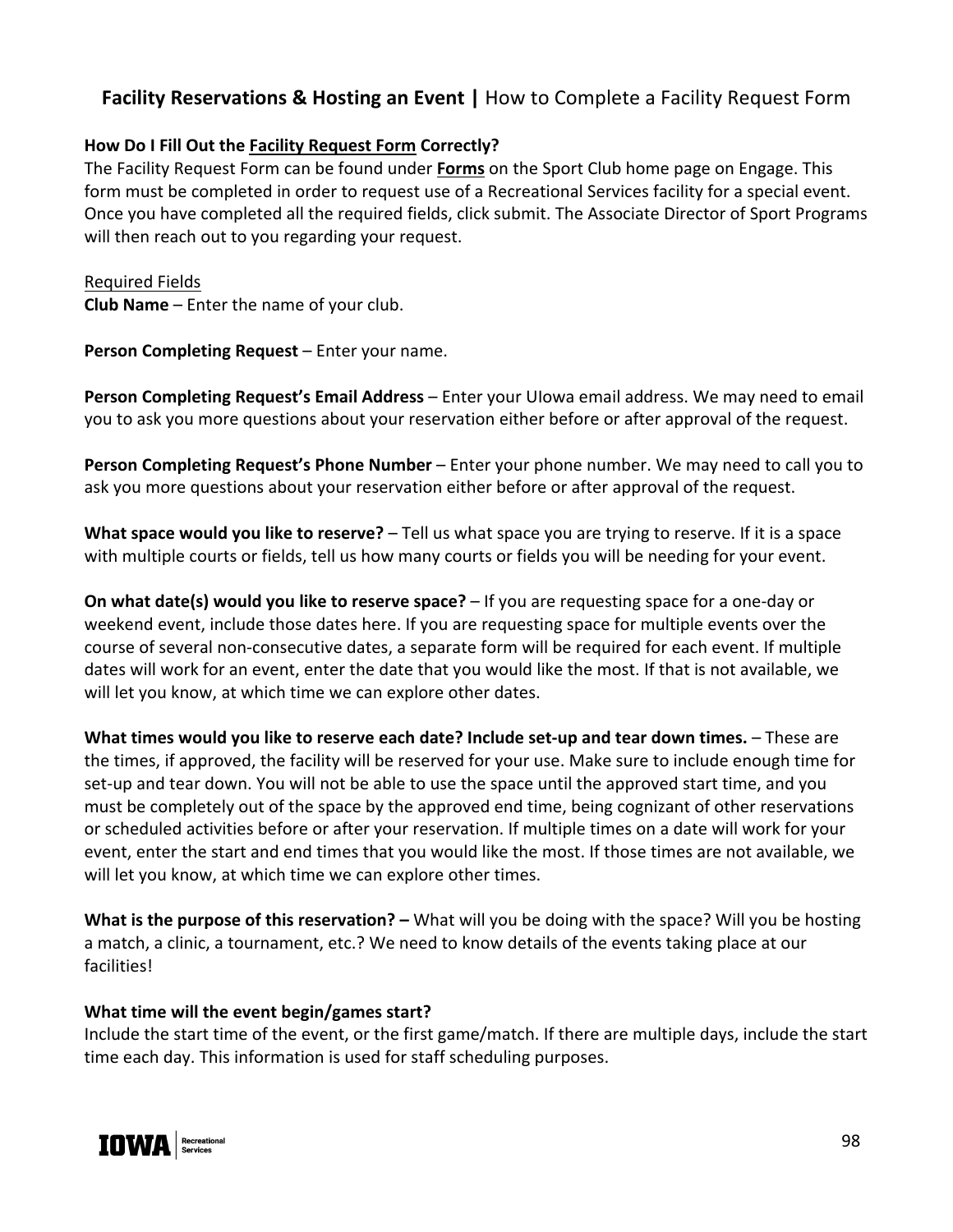# **At approximately what time will the event/games end?**

Include an estimated time of conclusion for the event. If there are multiple days, include estimated end times each day. This information is used for staff scheduling purposes.

# **If required for your event, for what times should the Athletic Trainer be scheduled (minimum thirty minutes prior to the start of the first game/match)?**

Enter the time in which you would like the Athletic Trainer to arrive. Keep in mind that there is a minimum of arrival 30 minutes prior to the start of the event or the first game/match, and clubs pay the cost of having Athletic Trainers.

## **What visiting groups/clubs will be competing/participating?**

Please tell us what other schools/clubs will be involved with your event.

#### **Is this a league sanctioned match/event?**

Are you in a league that requires a certain number of matches, and this is part of that? Please let us know.

# **Does this event have an entry/registration fee? If so, what is the entry/registration fee per team/individual?**

We need to know if your club is collecting entry/registration fees. Let us know whether or not you are. And, if you are, please tell us how much.

**Please list any special requests/needs for set-up of the event, including equipment. –** Let us know if you need anything in addition to just the space. If possible, we will try to accommodate, but we need to know what those needs are. We may follow-up or schedule a meeting with you to get more information to help you out with your event as much as possible.

# **Facility Reservations & Hosting an Event |** How to Complete a Post Event Form

#### **How Do I Fill Out the Post Event Form Correctly?**

The Post Event Form can be found under **Forms** on the Sport Club home page on Engage. The event information provides the Sport Programs Office with a recap of your event. Complete all required fields before submitting. Required fields for the Post Event Form are outlined below.

#### **Name of Person Submitting This Form** – Enter your name.

**Sport Club** – Enter the name of your club.

**Event** – Enter the name of the event to which you traveled to compete. If the travel was just for individual matches, list opponents.

**Date(s) of Events** – List the date(s) of the competition(s).

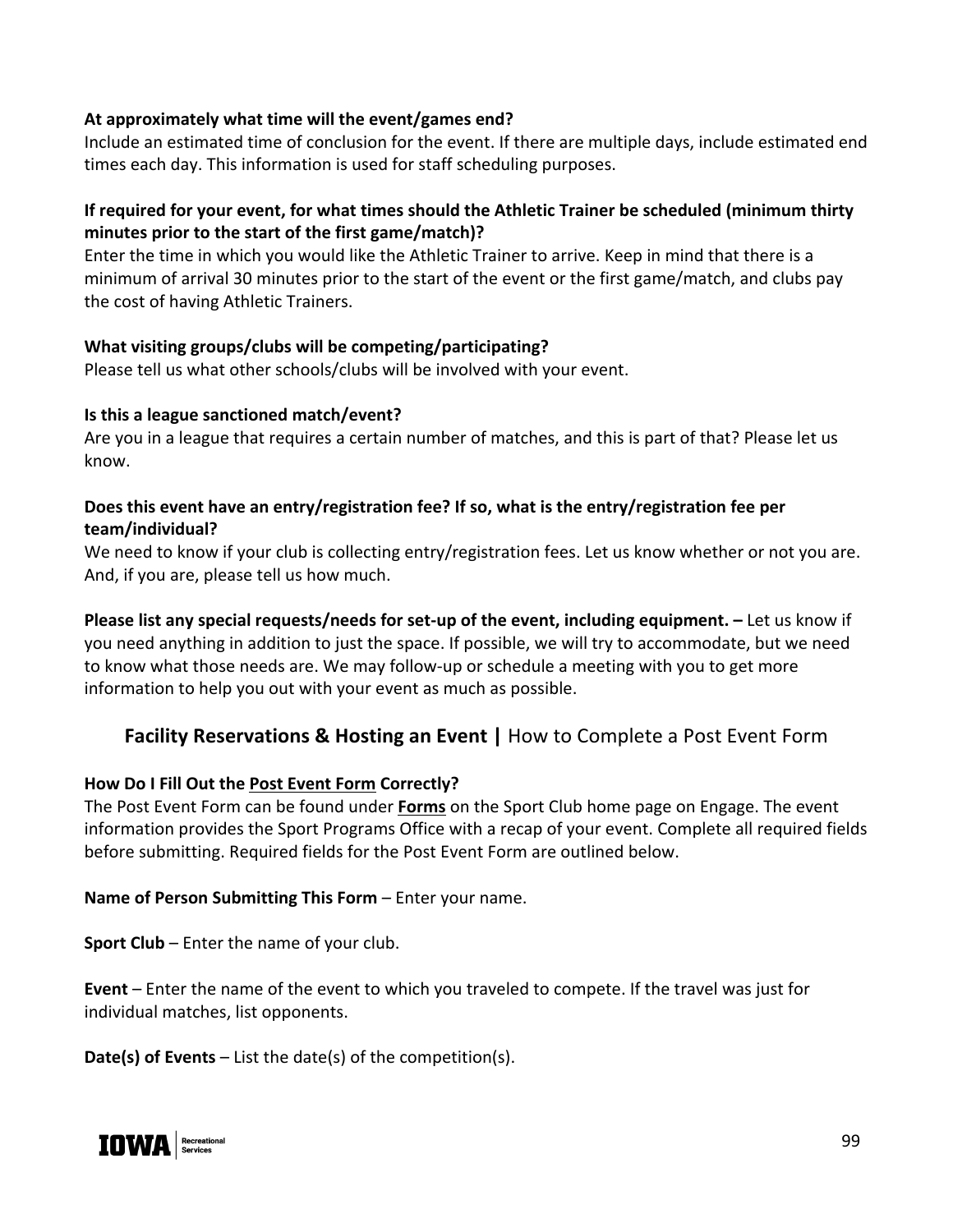**Event Location** – Enter the city and state in which the event was held.

**Host School/Club/Organization** – Enter the name of the school, club, or organization that hosted.

**Please list the other schools/clubs/organizations that participated** – List the names of other schools, clubs, or organizations that participated in this event.

**Please list any club or individual honors/recognition received form the event** – We want to know how your club did at this event. Include overall winner(s) of the event as well as results for University of Iowa team(s) or member(s).

**Please list any injuries/incidents that occurred during the event** – Enter brief information for any injuries or incidents that occurred. If no injuries/incidents, put "N/A". An Accident Report is required to be submitted to the Sport Programs Office for any injuries that occur to University of Iowa students. **How many University of Iowa student members participated in this event** – Enter the number of student members that participated.

**Photo Upload** – This is not required but is desired. Upload any pictures you have of your club participating in this event. We want to showcase our clubs!

**Did you travel outside of Iowa City for this event, and if so, did you use club funds for the trip (including reimbursements)? –** Select "This event was in Iowa City"

## **Add Reviewers**

Enter the email of your club's Treasurer. If you are the Treasurer, enter the name of your club's President. That individual must approve this form before it can be processed by the Sport Programs office.

**Review and Submit –** Please review your submission and click the "Submit" button to finish this form. You may also leave a comment for the reviewer if you have any additional information you would like to add to the form.

## **When Do I Need to Turn in the Post Event Paperwork?**

The Post Event Form must be turned in no later than two business days following the event. If forms are not turned in by the deadline, a points penalty will be assessed. The longer it takes to submit the reimbursement request, the longer the person/people being reimbursed will have to wait for that payment to be processed.

## **How do I request an Athletic Trainer for my club's event?**

All clubs listed above as high-risk will automatically be assigned an Athletic Trainer at all registered home events. Reserving Athletic Trainers is managed by the Sport Programs Professional Staff and does not need to be requested. Because we contract with a 3<sup>rd</sup> party company (Athletico), there may

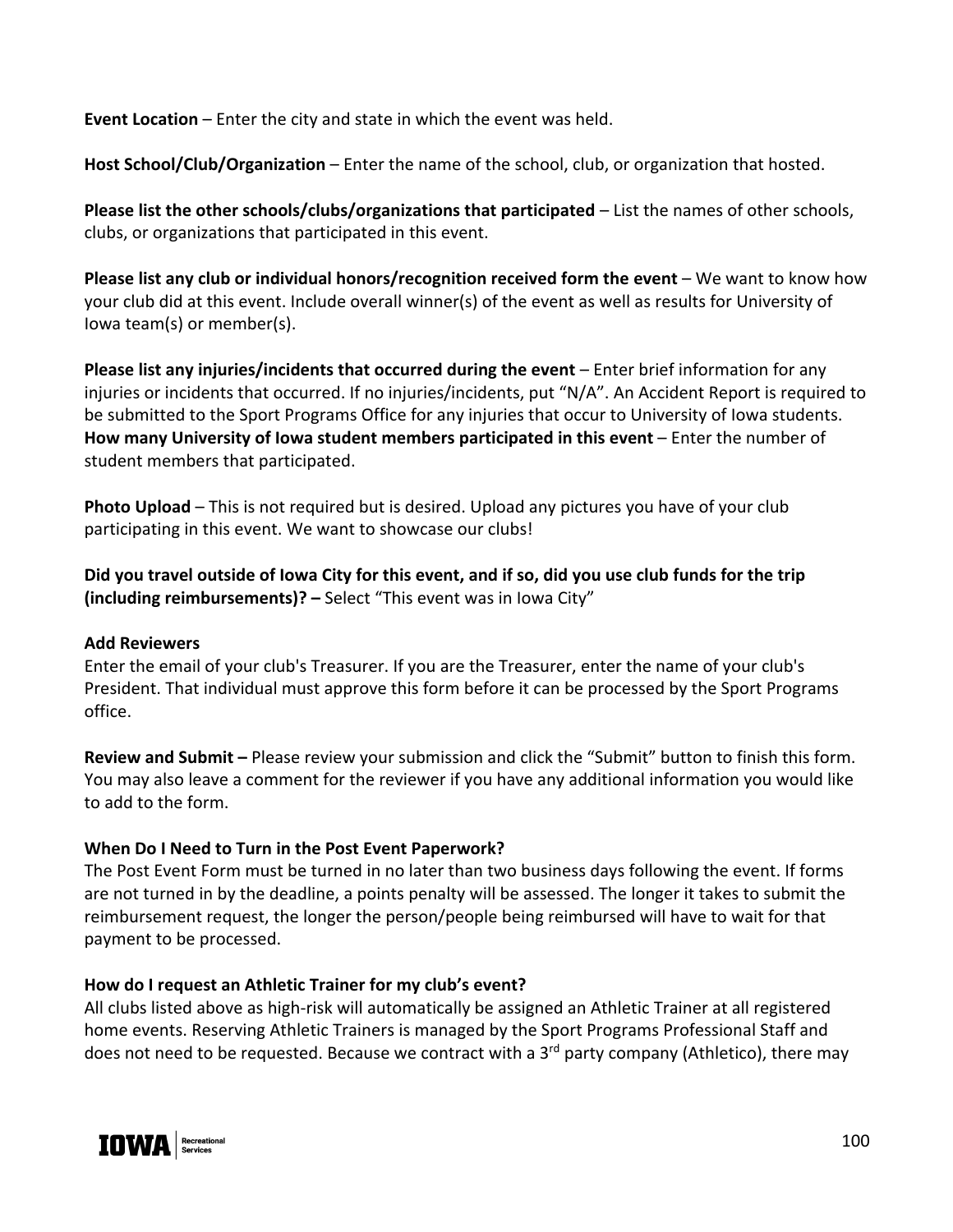be a rare instance in which a listed club does not have an Athletic Trainer on-site during an event. Similarly, events not scheduled at least two weeks out may not be provided with an Athletic Trainer.

# **How do I pay for the Athletic Trainer who attended my club's event?**

Athletico bills Recreational Services for all services provided. The Sport Programs Professional Staff will then bill each club who was provided services by Athletico based on the total number of service hours. This money will be automatically withdrawn from the relevant club's sport club bank account. Clubs will be billed for service hours of an Athletic Trainer if the event was cancelled or moved off-campus without 24 hours' notice to the Sport Programs Professional Staff.

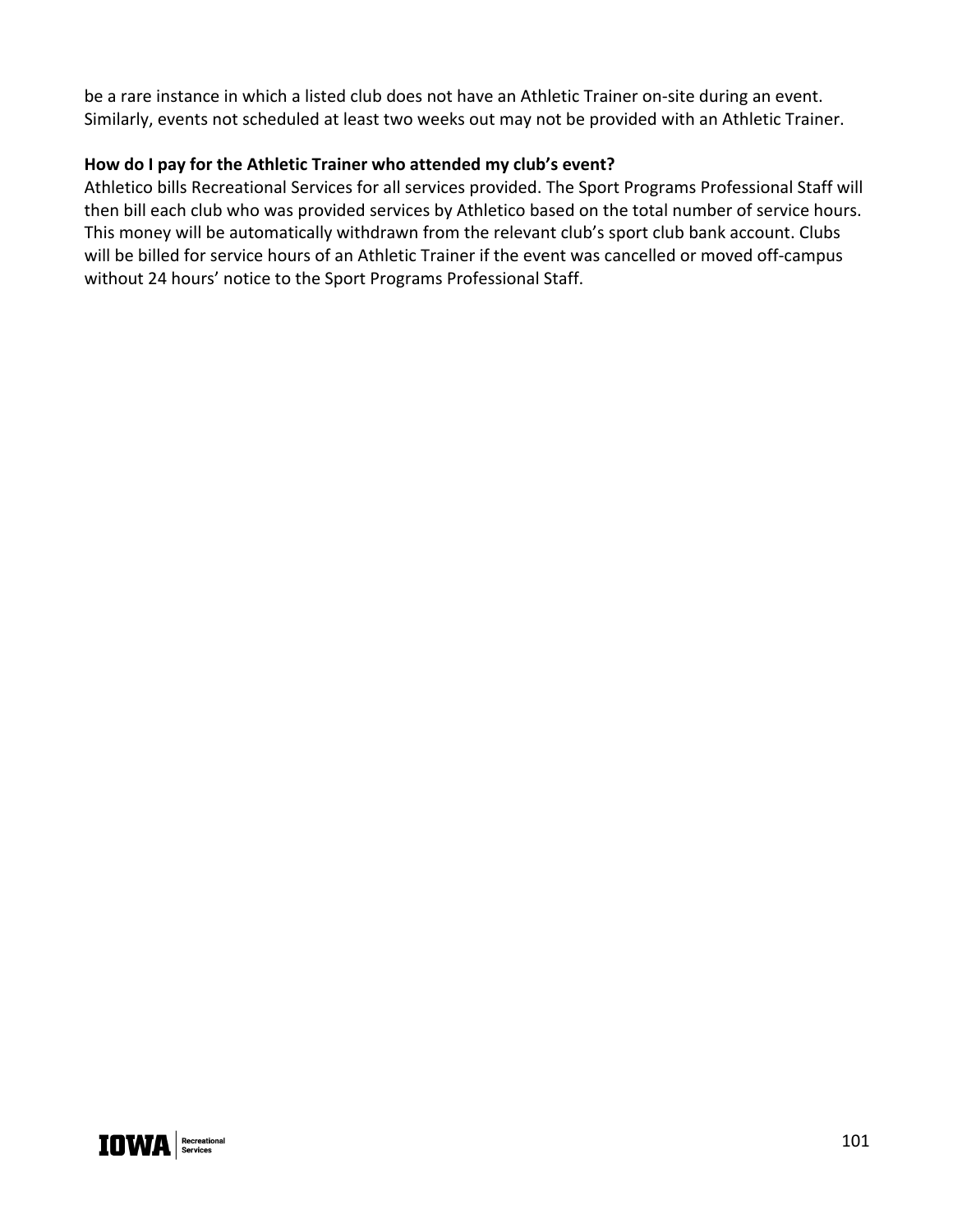# **Facility Reservations & Hosting an Event |** Suggested Special Events Checklist

Reserving a Facility

**□** See the previous pages of this section to properly reserve a facility for your event

# Pre-Event Planning

**□** Visiting Teams/Participants

- \_\_ Confirm event start time(s)
- \_\_ Confirm driving directions to event, including parking information and travel time
- \_\_ Confirm event time length
- \_\_ Confirm directions to back-up site in case of inclement weather (if applicable)
- \_\_ Confirm uniform colors in case of conflict
- **□** Contingency plan in case of inclement weather
- \_\_ Obtain back-up site and confirm directions to site for all parties (if applicable) **□** Referee/Officials Arrangements
	- \_\_ Payment arranged for officials
	- \_\_ Officials meet minimum qualifications for officiating event
	- \_\_ Confirm driving/parking directions for officials, as well as travel time
	- \_\_ Confirm start time and duration of event
- **□** Plans for equipment setup day of or night before event
	- \_\_ Coordinate with Sport Programs Office the set-up of materials/equipment as necessary *\*Responsibility for set-up falls with the club*
- **□** Insurance
	- \_\_ Obtain proof of insurance if necessary
- **□** Tournament Bracket/Format
	- \_\_ Bracket/format prepared and ready with all teams accounted for
	- \_\_ Contingency plan ready in case team backs out or weather causes change
	- \_\_ Teams/participants ensured time for meals/rest in between competition
- **□** Athletic Trainer
	- \_\_ Double check to make sure the Sport Programs Staff has arranged for an Athletic Trainer to be present at your event if your club is deemed high-risk.
- **□** Your club considerations
	- Arrangements to have club members help supervise events, run scoreboards, scorebook,
	- keep trash picked up, etc.
	- **\_\_** Confirm event start time and what time members should arrive
	- **\_\_** Confirm event time length
	- **\_\_** Confirm what uniform to wear
	- **\_\_** Confirm who is bringing what equipment
	- **\_\_** Arrange to have club stay after to clean-up complex and put equipment away